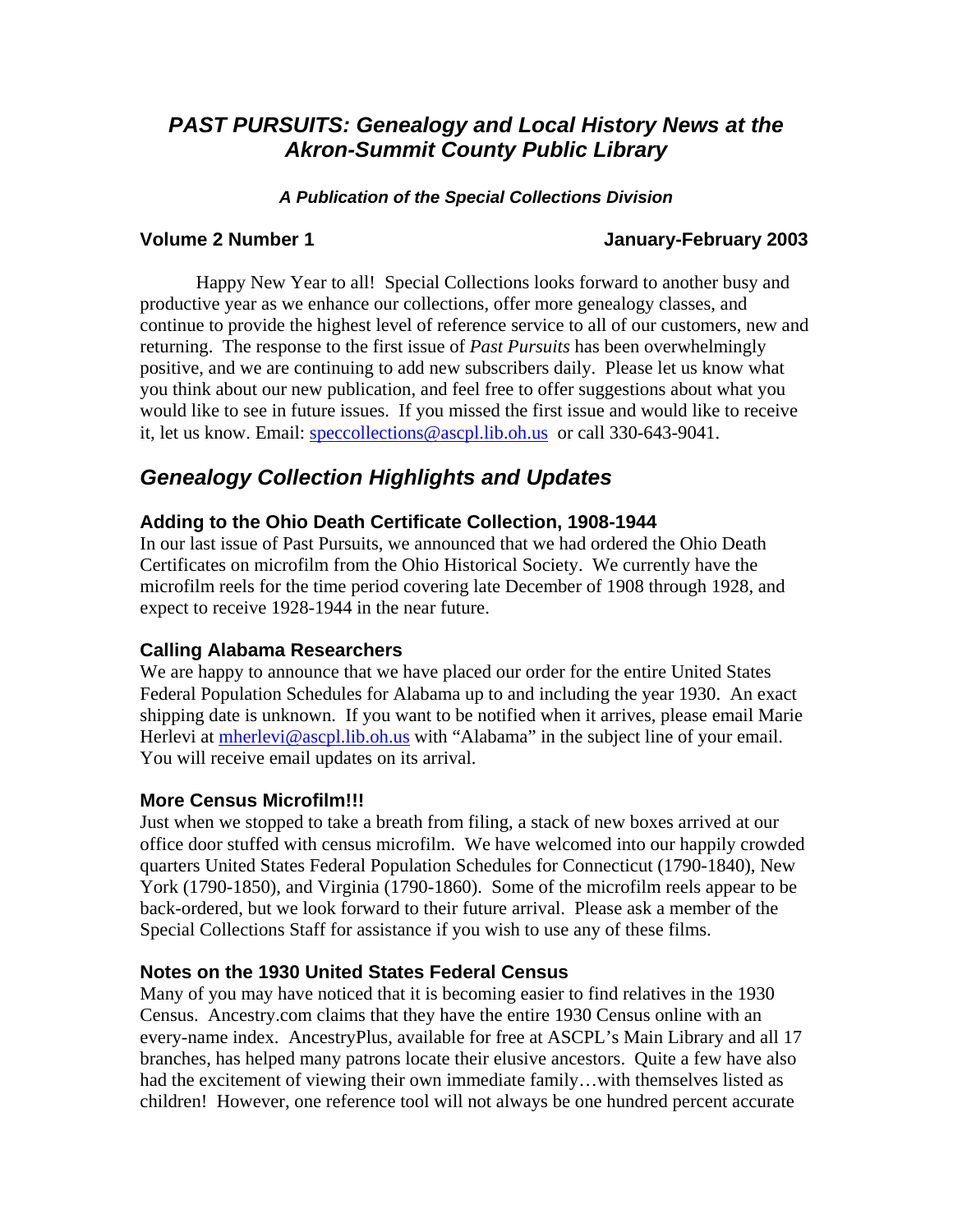or effective. If you don't find your family in Ancestry's index, all is certainly not lost. You can still find your family by using sources such as city directories and enumeration district descriptions. For a listing of our 1930 related resources, please visit the following page:<http://ascpl.lib.oh.us/1930census.html>The Special Collections Reference Desk is staffed at all times at the Main Library. Please stop by if you need any assistance getting started or solving a problem.

## **The Atlas Shelves…Great Source Receives Little Attention**

Our Staff is also targeting our atlas collection for development. Atlases for Ohio, Pennsylvania, Virginia, and other states can be found in our collection. We are currently examining our holdings for the counties of Ohio. The majority of atlases cover the 1870s decade. What types of information can one normally find in a circa 1870 atlas?

- *County History*
- *Town and Village Histories*
- *Sketches of prominent businesses, homes and institutions*
- *Subscribers' reference including nativity and business*
- *Detailed population statistics*
- *Maps of Townships showing property ownership*

 You can get both a view of the layout of the area and an idea of what life might have been like for your ancestors by viewing the atlas of the county. The table below illustrates counties for which we have at least one atlas.

| Adams           | Darke            | Lawrence         | Richland          |
|-----------------|------------------|------------------|-------------------|
| Ashland         | Delaware         | Licking          | Ross              |
| Ashtabula       | Franklin         | Logan            | Sandusky          |
| Athens          | Gallia           | Lorain           | <i>Shelby</i>     |
| Auglaize        | Geauga           | <b>Mahoning</b>  | <b>Stark</b>      |
| <b>Belmont</b>  | Greene           | Medina           | Summit            |
| <b>Butler</b>   | Guernsey         | Meigs            | Trumbull          |
| Carroll         | Hamilton         | <i>Monroe</i>    | <i>Tuscarawas</i> |
| Clark           | Hardin           | Montgomery       | Washington        |
| <i>Clermont</i> | Harrison         | <i>Morrow</i>    | Wayne             |
| Clinton         | Holmes           | <b>Muskingum</b> | Williams          |
| Columbiana      | Huron            | <b>Noble</b>     | Wood              |
| Coshocton       | <b>Jefferson</b> | <i>Ottawa</i>    |                   |
| Crawford        | Knox             | Portage          |                   |
| Cuyahoga        | Lake             | Putnam           |                   |

## **Historical County Atlases Held by ASCPL Special Collections**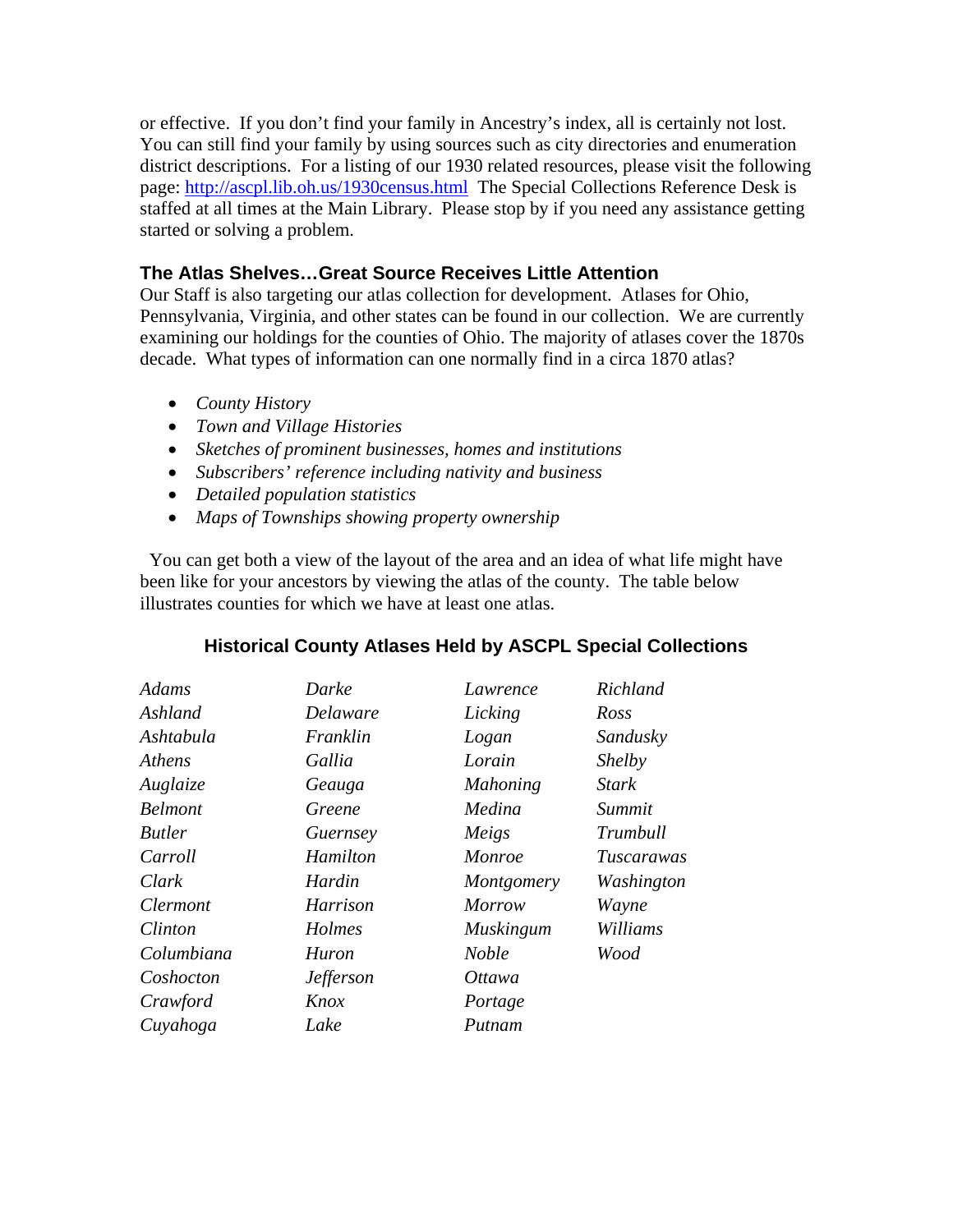## *??????????????????????????????????????????????????????????????????????? ??????*

## **Do You Still Have Your Collection of Family Histories?**

That is one of the questions our staff is often asked. We are at a temporary location on 1040 East Tallmadge while the Main Library in downtown Akron is being expanded and remodeled. Part of our collection is in the open stack area. Due to space limitations, however, an increasing amount of materials remains in our office. Because a Special Collections Staff Person is at the Reference Desk at all times, the materials can be retrieved quickly and easily upon request.

Over 650 family histories are located in our office area. To search for a particular family history, you can perform an author or title search on the online catalog. If you are looking to see what we may have on a particular surname, a subject or title keyword search is best. You may search our online catalog at: <http://206.21.189.12/webpacj/ASCPL.html>A member of the Special Collections Staff can retrieve the item for you. The family histories mentioned above do not include family newsletters, family histories based on a geographical area, or the First Settlers of Summit County Collection developed by the Summit County Chapter of the Ohio Genealogical Society. All of those plus more are available in the open stack area.

We are working to increase our family history collection. If you know of a compiled family history that you have found to be well-researched and helpful, please feel free to make a recommendation. We appreciate your input. In addition, it has recently come to our attention that a number of our patrons are authors of several volumes of family histories. Local authors, please let us know about your publications!

# *Local History Collection Highlights and Updates*

## **The Frank E. Lawrence Collection**

 In 1991 Frank E. Lawrence, past president of the Tallmadge Historical Society donated his large collection of materials pertaining to the City of Tallmadge to the Akron-Summit County Public Library. A project archivist , John Brunswick was hired, and with funds from the Emig Committee of the City of Tallmadge, the Tallmadge Historical Society, the Tallmadge Library Association, and the Akron-Summit County Public Library the collection was processed and made available to researchers. Housed at the Tallmadge Branch, this collection contains a wealth of materials about the community of Tallmadge, many items dating from its earliest years including more than 2500 historic photographs. The primary tools for accessing the collection have been Mr. Lawrence's index, as well as a finding aid prepared by Mr. Brunswick. Because this collection contains such specific and detailed information about Tallmadge, a decision was made to create a searchable database that will provide item level access to the collection. With the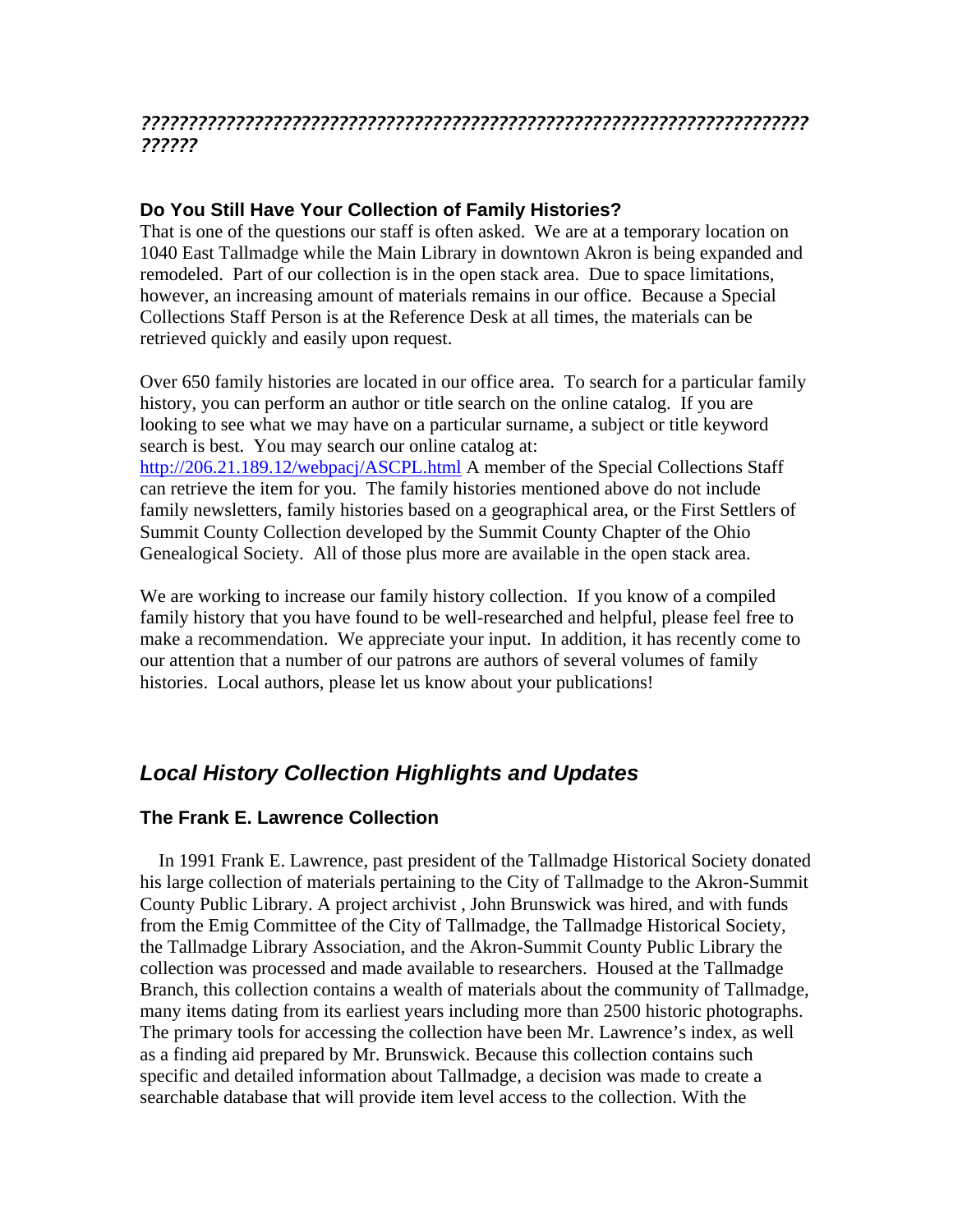assistance of our Electronic Services Division, Special Collections has developed a database that will be searchable by keyword and subject. Special Collections staff, with the help of Jim Mackey, member of the Tallmadge Library Association and the Tallmadge Historical Society have begun inputting data. Because many of the documents are full of information that will be of interest to genealogists, we are extracting names and adding them to the database. This is a long-term project, to be sure, but when complete will provide complete access to nearly every item in the collection. In the meantime, if you are interested in using the collection please make an appointment by calling the Tallmadge Branch at 330-633-4345. We are still looking for volunteers to help with indexing and data entry. If you are interested, please contact Judy James at 330- 643-9041 or jjames@ascpl.lib.oh.us

## **The Ohio Memory Project**

The Ohio Memory Project is an ongoing effort by the Ohio Historical Society and other affiliate libraries and organizations to digitize important materials in recognition of our state's history. The Akron-Summit County Public Library's Special Collections Division was fortunate enough to be a part of the first phase of this project that dealt with the digitization of items dated before 1903 (you can go to the Ohio Memory Online Scrapbook page, click on "search," and just type inside the search box, "Akron-Summit County Public Library" to view our submissions). The Project is now beginning its second phase that will include materials dated from 1903 to 2003. Special Collections has submitted several historical photographs from our various collections, so keep your eyes on this website through the coming year! Visit: http://www.ohiomemory.org

### **The Wallpaper Project**

 As a part of the Ohio Bicentennial celebration, Special Collections, in cooperation with the National Park Service, the Summit County Historical Society, the University of Akron and the Ohio Bicentennial Committee is helping to organize special events to celebrate Summit County's history. On the weekend of September 26-28, 2003, at the Happy Days Visitor Center, these organizations will present *From Here: A Century of Stories from Ohio,* a re-enactment of life in Akron and Summit County based on oral histories gathered from people in our community. This project stemmed from one that was originally coordinated in Auglaize County, Ohio, and because of the great success they had, they are expanding this opportunity to other counties all over Ohio. Watch for further details in our newsletter, or visit the Project's website at: <http://www.wallpaperproject.org/statewide.htm>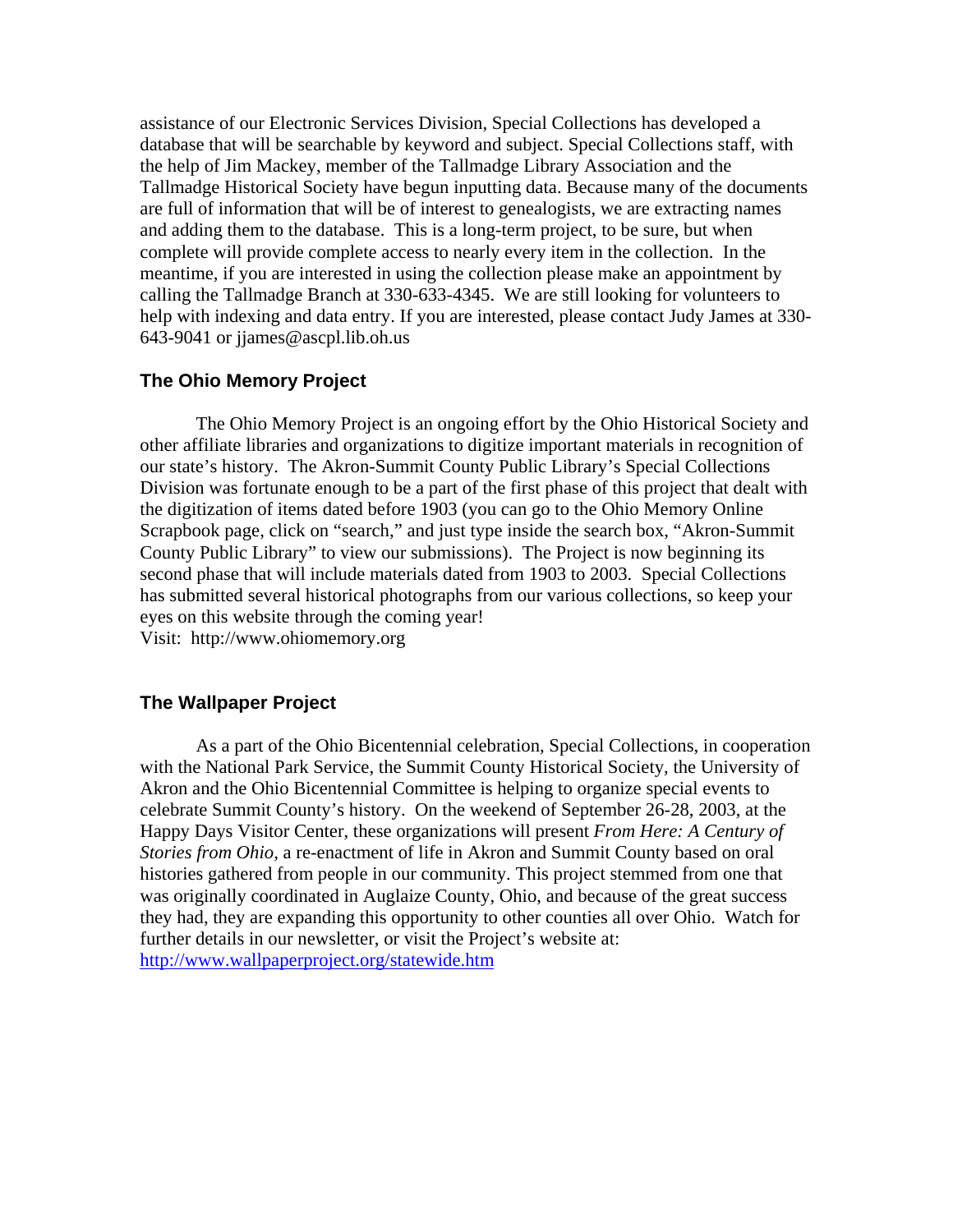# *Upcoming Events at the Akron-Summit County Public Library*

**African-American Genealogy Workshop Lecture by Bvenitta Williams at Wooster Branch. Registration requested. 15 FEBRUARY 2003, 1:00 PM Wooster Branch Library (330-434-8726)** 

## **Genealogy on the Web**

**\*\*Pre-registration requested for all classes.** 

| 6 FEBRUARY 2003, 6:30 PM  | North Branch Library (330-535-9423)              |
|---------------------------|--------------------------------------------------|
| 13 FEBRUARY 2003, 6:30 PM | Wooster Branch Library (330-434-8726)            |
| <b>1 MARCH 2003, 2 PM</b> | <b>Chamberlain Branch Library (330-724-2126)</b> |
| 3 APRIL 2003, 6:30 PM     | Nordonia Hills Branch Library (330-467-8595)     |
| 16 APRIL 2003, 6:30 PM    | Mogadore Branch Library (330-628-9228)           |

# *Genealogy and Local History Conferences*

## **Ohio: 200 Years of Heritage**

The Annual Conference for the Ohio Genealogical Society will be in Columbus this year. The event is scheduled for the 24-26 April with Kip Sperry as keynote speaker. For information, visit [www.ogs.org](http://www.ogs.org/) and click on Annual Conference. You can also pick up a registration booklet available at the Special Collections Reference Desk.

## **Just Two Hours Away! National Genealogical Society Conference**

The National Genealogical Society is having their Conference in the States in Pittsburgh, Pennsylvania 28-31 May 2003. For information, visit [www.ngsgenealogy.org/conf.htm](http://www.ngsgenealogy.org/conf.htm).

# *Additional Genealogy and Local History Events*

We would like to thank those individuals who contributed event information for this issue. If your group would like to post its local history or genealogical event in Past Pursuits, please contact Marie Herlevi at [mherlevi@ascpl.lib.oh.us](mailto:mherlevi@ascpl.lib.oh.us) or 330-643-9041.

• *These event details were contributed by Elsie Berg of the Ashtabula County Chapter of the Ohio Genealogical Society.*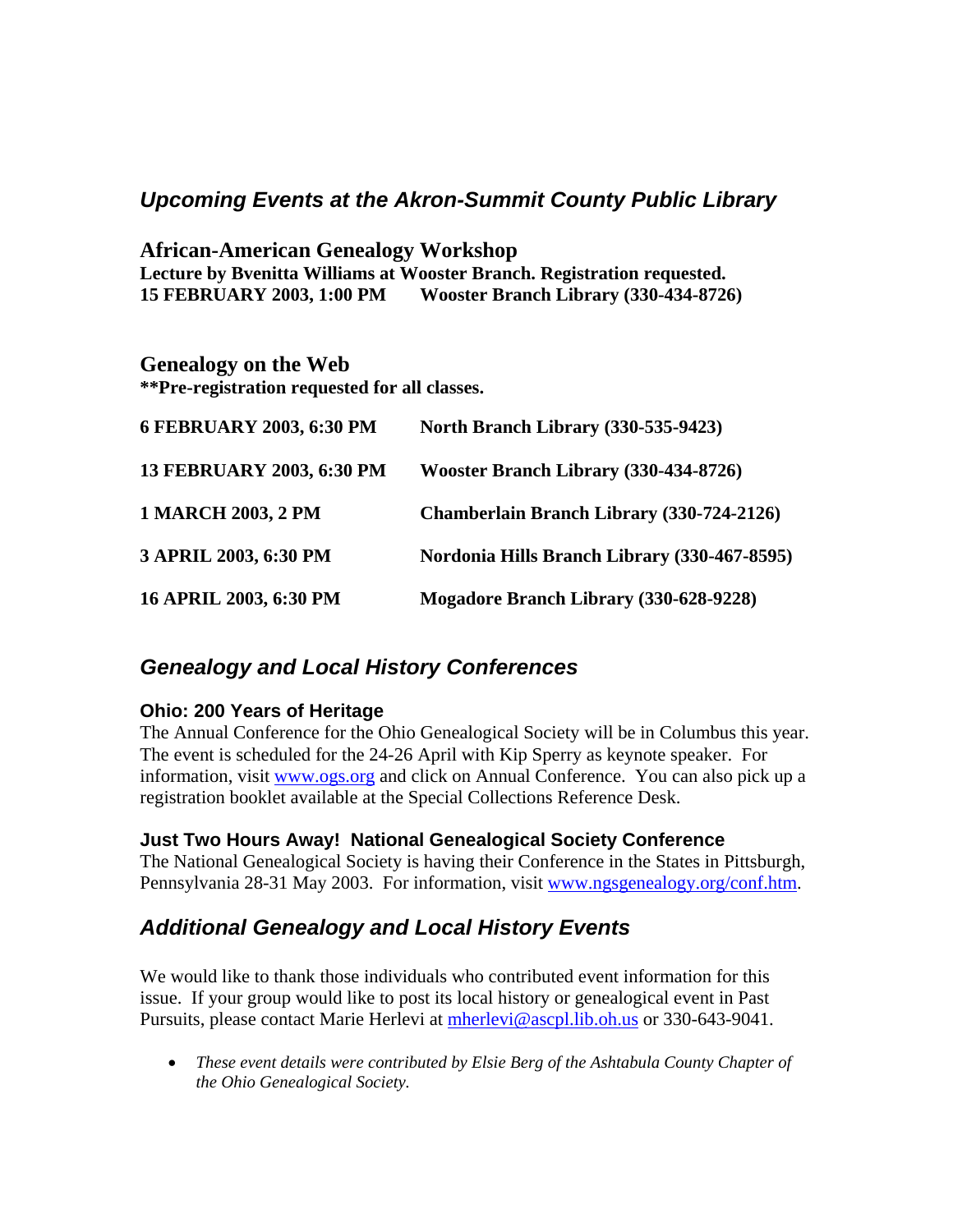On Saturday, February 1, 2003, the Computer Interest Group of ACGS will have a free public computer workshop in the meeting room of the Geneva Public Library, 860 Sherman Street, Geneva, Ohio. The workshop begins at one o'clock. Holly Timm and Lorraine Newsome will be presenting a program on the USGenWeb project and web sites. They are also a great resource on Family Tree genealogy software, so bring any questions on that subject. A computer overhead is used for easy viewing for everyone in the room. Light refreshments are also served. No admission charge. All are welcomed.

The following events are the Chapter's general meetings. Meetings are held at the Geneva Public Library and begin at one o'clock.

23 JANUARY 2003 Cyndi Oscar, family genealogist, speaks about "Researching Old Families of Ashtabula County," her experiences & tips, and will feature the WARNER family.

26 FEBRUARY 2003 Mary Throop, archivist in the Genealogy Room at Geneva Pub Library, speaks about census records and what is available to patrons in the ACGS collection.

26 MARCH 2003 J. Peter Ducro, of Ducro Funeral Services in Ashtabula, who has an interest in local history, will speak about the early Ducro family and business history.

• *These event details were supplied by Lauren K. Landis, Genealogy Division Manager of the Stark County District Library.* 

Introduction to Genealogy - Saturday, February 1, 2003, from 9:30 a.m. to 12:00 noon. Although this is a class for the novice genealogy researcher, experienced researchers can find the workshop of value as well. Workshop participants will learn how to organize their research, what basic court records are available and where they are located, how to read federal census, and what is available locally to further their research. To register for this free workshop, contact the Genealogy Division of the Stark County District Library by phone at (330) 452-0665, ext. 2765, or by email at [scdlgen@oplin.lib.oh.us.](mailto:scdlgen@oplin.lib.oh.us)

Genealogy and the Internet - Saturday, February 1, 2003, from 1:30 p.m. - 3:30 p.m. Participants will learn what is available to genealogists on the Internet and how to use that information to their best advantage. Many of the more useful web sites will be demonstrated as well as procedures for searching out other helpful sites. To register for this free workshop, contact the Genealogy Division of the Stark County District Library by phone at (330) 452-0665, ext. 2765, or by email at scdlgen@oplin.lib.oh.us

House Histories: Researching the Genealogy of Your Home - Saturday, February 22, 2003, 9:30 a.m. - 12:00 noon Do you wonder when your house was built? Who lived there before you? What was there before the house? Then this program is for you. Learn how to trace your home's history using available records. To register for this workshop, contact the Genealogy Division of the Stark County District Library by phone at (330) 452-0665, ext. 2765, or by email at scdlgen@oplin.lib.oh.us

• *These event details were contributed by Dorothy Briggs of the Summit County Chapter of the Ohio Genealogical Society.* 

The Chapter will meet on February 15th at l P.M at Taylor Memorial Library, corner Broad Boulevard and 3rd Street in Cuyahoga Falls. Diana Zaleski, the Summit County Clerk of Courts, will talk about naturalization records, what they mean and what information to expect from them.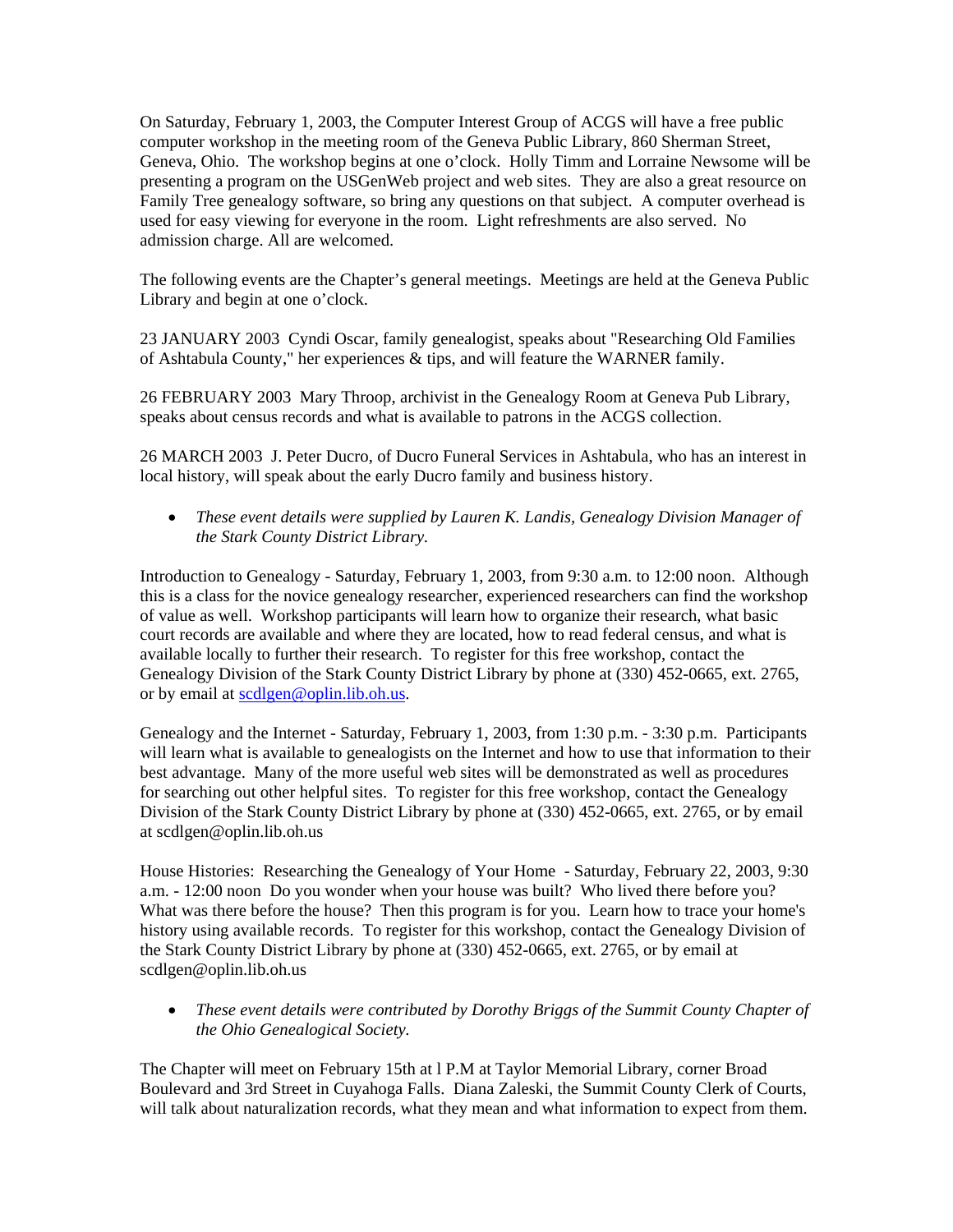She will also discuss a project she has in mind for the chapter. (For information call Gerry Huhn, 330-699-1819)

The Summit County Chapter will meet again on March 15th at l PM at Taylor Memorial Library. March is Family History Month and a representative from the Family History Center in Tallmadge, Ohio will be the speaker. The representative will discuss the information available at the Tallmadge facility, and what they are planning in the future.

• *These event details were contributed by Leianne Heppner of the Summit County Historical Society.* 

Exhibit Openings - A Canal Runs Through It and Stories the Artifacts Can Tell: Clinton - a Canal Town - Sunday, January 19, 2003 2 - 5 PM at the John Brown House (515 Diagonal Road - Akron) A collaborative effort between the University of Akron and Summit County Historical Society. Free to the public.

Victorian Valentine Making Workshop - Saturday, January 25, 2003 Session 1 - 9:30 - 11:30/ Session 2 - 1 - 3 Learn how to replicate these old fashioned notions. \$5.00 for SCHS members / \$6.00 non-SCHS members

# *Recent Additions to Special Collections*

#### **MICROFILM:**

Years 1921-1925 of the Ohio Death Certificates, 1908-1944 (The rest of the 952 reel collection will be received in batches over the next few months.)

### **UNITED STATES (BY STATE)**

#### **Alabama**

Images of America: Birmingham and Jefferson County, Alabama Images of America: Mobile with Photographs from the William E. Wilson Collection **Connecticut**  *Hartford County,* Biographical Record, Part I and II **Illinois**  Genealogical Records, Volume II, Daughters of the American Revolution **New England**  The Art of Family: Genealogical Artifacts in New England **New York**  *Ulster County,* History, 1883-1983 **Ohio**  Bouquet's Expedition Against the Indians in 1764 Hunting Expeditions of Oliver Hazard Perry, 1836-1855 Ohio: The History of a People Biographical Encyclopedia of Ohio of the Nineteenth Century The Ohio Valley in Colonial Days Ohio River Valley Families State Centennial History of Ohio *Adams County,* Cemetery Records: Brush Creek, Franklin, Green, Jefferson, Liberty, Manchester, Meigs, Oliver, Scott, Sprigg, Tiffin, Wayne, and Winchester Townships Ashland city and *Ashland County* directory, 1895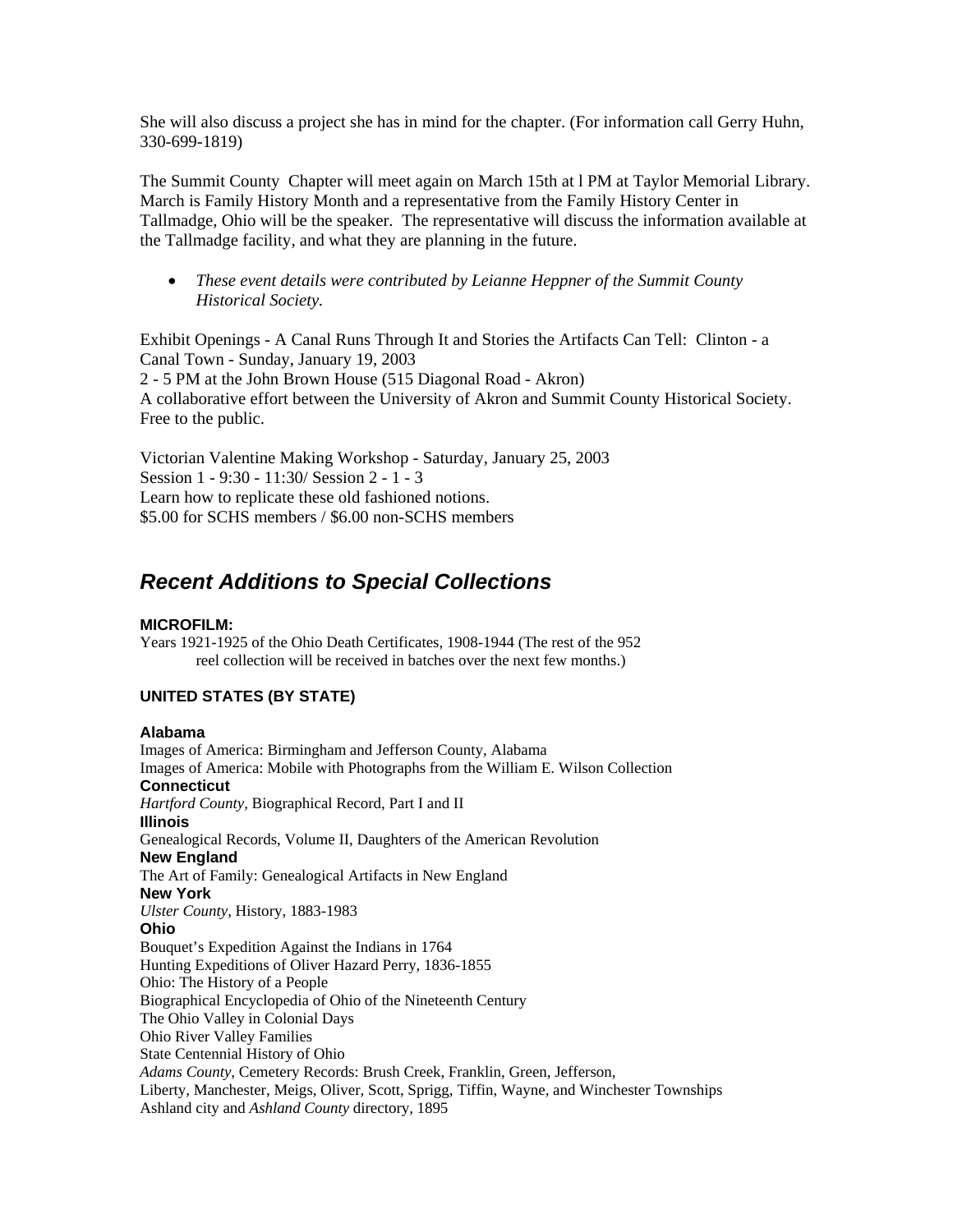Ashland, Ohio Centennial Home Coming Week, July 26-31, 1815-1915 Condensed History of New Lyme, *Ashtabula County*, Ohio Genealogical Records in *Belmont County*, Ohio, Volume 10 Images of Middletown: The Steel City, *Butler County Butler County,* Marriage Records, 1803-1834 *Champaign County*, Ohio Cemetery Plates, Veterans' Grave Registration WPA Project *Champaign County*, Ohio Newspaper Abstracts, The Ohio State Democrat, The Urbana Citizen and Gazette, and The Urbana Free Press, May 1855-1871 *Champaign County*, Ohio Newspaper Abstracts, St. Paris Newspaper Abstracts, Book One (1877 to 1911), Book 2 (1878 to 1900), and Book 3 (1900-1916) *Champaign County,* Newspaper abstracts, Urbana Citizen and Gazette 1884-1885 and Urbana Daily Citizen 1886-1888 *Champaign County,* Newspaper Abstracts, Urbana Citizen and Gazette, 1871-1884 Early Settlers of *Champaign County* and Surrounding Areas, Volume I Public Records of *Champaign County*, Ohio: Chancery Records of the Court of Common Pleas, Record Books 24 through 38, Volume 2 *Clark County*, Cemetery Records: German, Green, Harmony, Moorefield and Pike Townships *Clark County,* Church Records, St. John's Evangelical Lutheran Church Register, Book I, 1836-1870 Sinking Creek Presbyterian Church Records, *Clark County Clermont County,* Marriage Records, 1850-1874 Index to Newsletters of *Clermont County*, Ohio Genealogical Society, 1978-1987 History of Hanover, Ohio 1804-1913 *Columbiana County* Images of America: Salem, Ohio, Volumes One and Two *Coshocton County* Cemetery Records, Volumes I-VI Alabama North: African-American Migrants, Community, and Working-Class Activism in Cleveland, 1915-1945, *Cuyahoga County Cuyahoga County,* Black America Series: Cleveland A Ghetto Takes Shape: Black Cleveland, 1870-1930 The Camp Wise Story: Home of Happiness, 1907-1988, *Cuyahoga County* The Cleveland Grays, An Urban Military Company, 1837-1919 Cleveland and Its Germans (1897-98 Edition) *Cuyahoga County* Cleveland and Its Germans (1907 Edition) *Cuyahoga County* Historical Sketches of the Village of Gates Mills, *Cuyahoga County*  Index to the Administration Dockets of the Probate Court of *Cuyahoga County*, Ohio 5 March 1811 to 31 December 1896 The Jubilee Edition of the Cleveland Wachter und Anzeiger, 1902 History of the Slovaks of Cleveland and Lakewood History of *Cuyahoga County* and the City of Cleveland, Volumes 1, 2 and 3 To Act as a Unit: The Story of the Cleveland Clinic *Franklin County,* Groveport and Madison Township *Franklin County,* History of Madison Township *Hamilton County,* Cincinnati Revealed Guide to Genealogical Resources in Cincinnati and *Hamilton County Hamilton County, Ohio* Church Burial Records, 1870-1879 *Hancock County,* Findlay in Vintage Postcards *Hardin County, Ohio* Death Index, 1867-1908 A Brief History of *Harrison County*, Ohio Grave Records of *Huron County, Ohio,* Volumes I-III, 1957-58 Pioneer History of Clarksfield, Ohio *Huron County*  The Pathfinders of *Jefferson County*, Ohio Images of America: Orange Township between the River and the Wooded Hills Abstracts of *Lucas County*, Ohio, Wills, Volumes 1 to 6, inclusive *Lucas County,* Toledo: a History in Architecture, 1835-1890 *Lucas County,* Maumee, Ohio History of Youngstown and *Mahoning County*, Ohio Images of America: Berlin Center, Ohio *Mahoning County*